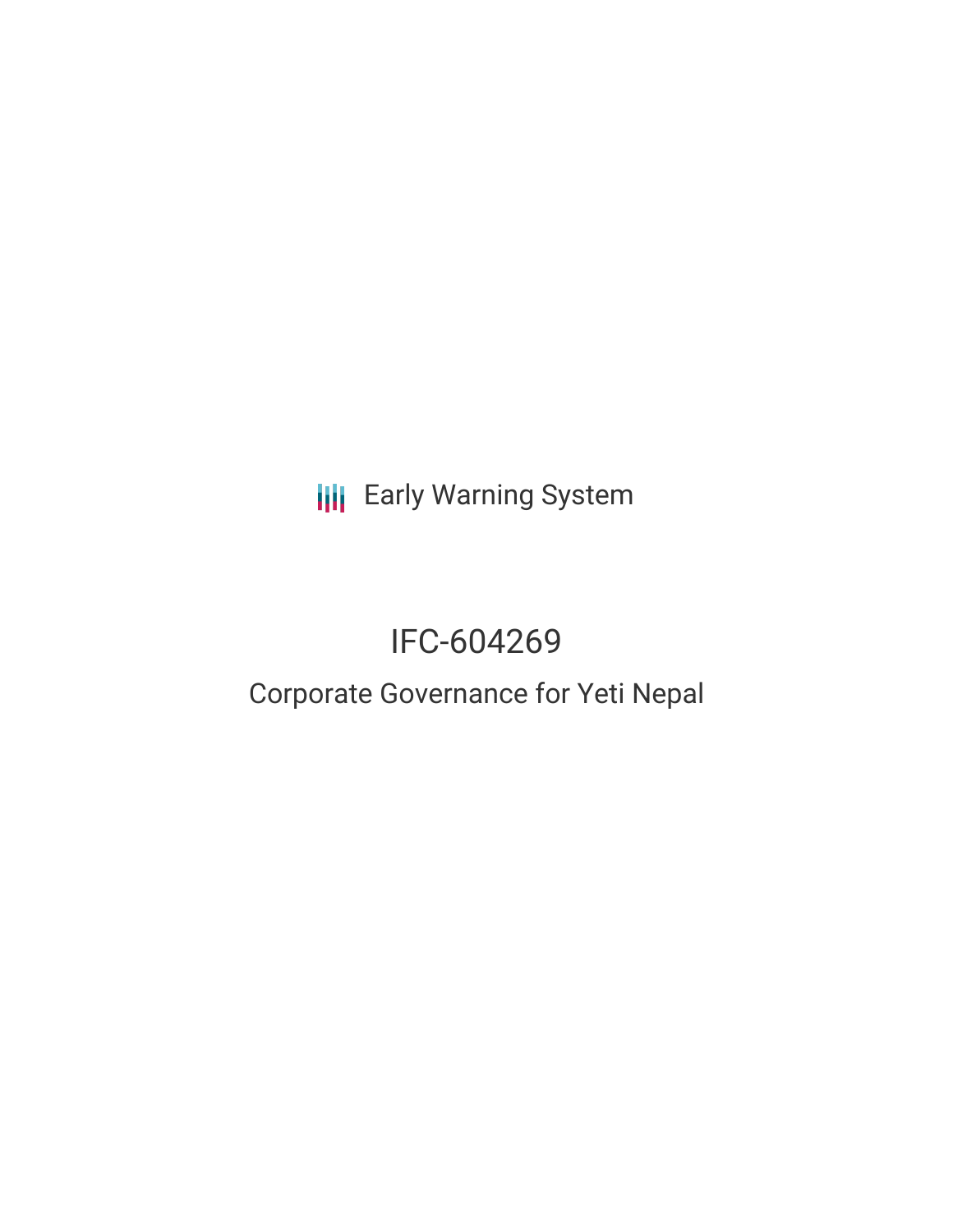

#### **Quick Facts**

| <b>Countries</b>              | Nepal                                   |
|-------------------------------|-----------------------------------------|
| <b>Financial Institutions</b> | International Finance Corporation (IFC) |
| <b>Status</b>                 | Active                                  |
| <b>Bank Risk Rating</b>       | U                                       |
| <b>Voting Date</b>            | 2019-09-27                              |
| <b>Borrower</b>               | Yeti Group                              |
| <b>Sectors</b>                | Industry and Trade                      |
| <b>Investment Type(s)</b>     | <b>Advisory Services</b>                |
|                               |                                         |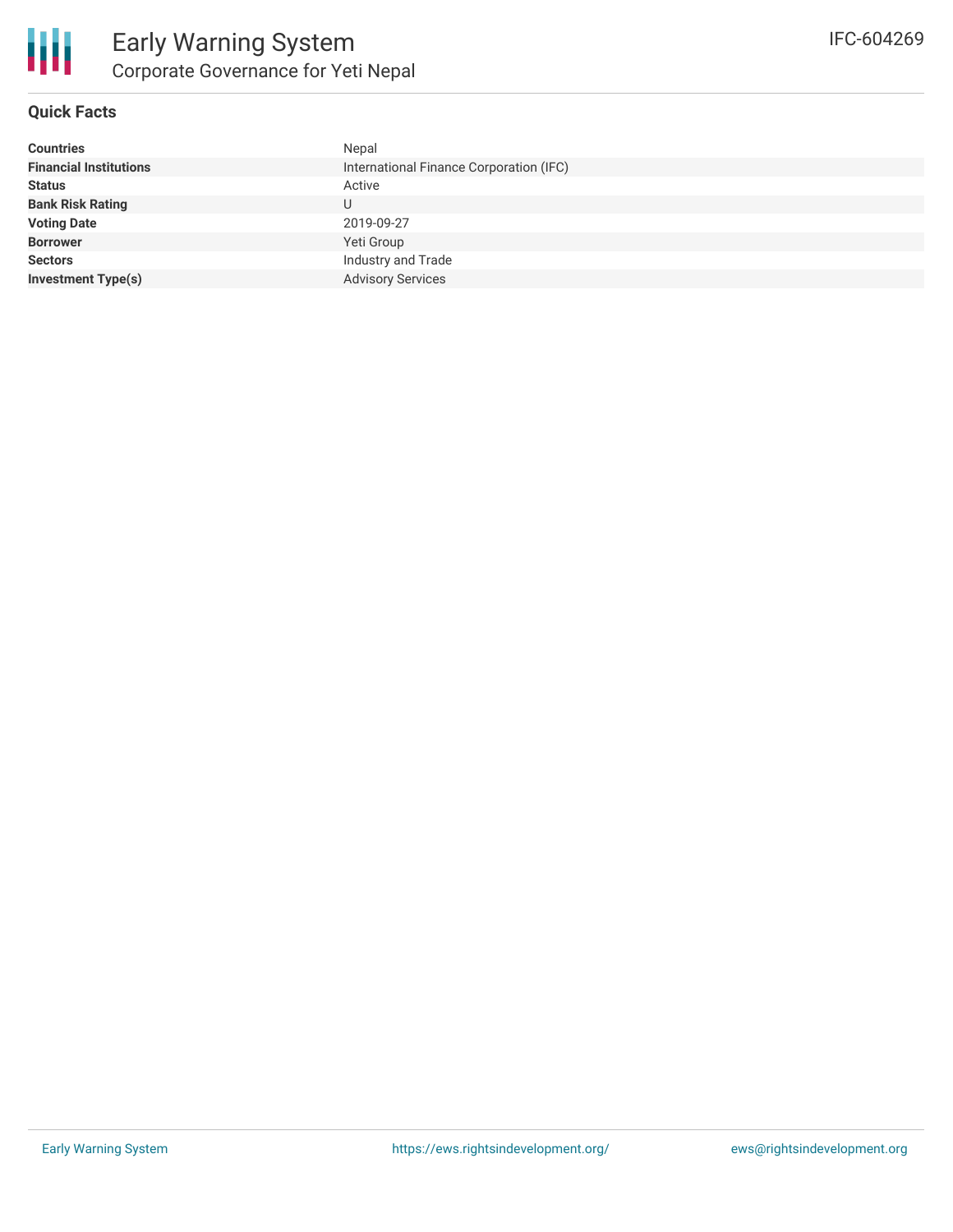

### **Project Description**

This project presents a two-year advisory service catered to Yeti Group to provide 1) corporate governance solutions for restructuring its businesses 2) Implementation of the recommendations to the extent possible in the companies under the Tourism and Hospitality sector and other priority companies, and 3) family business governance solutions more specifically for succession planning of second-generation founders ensuring sustainability beyond second generation.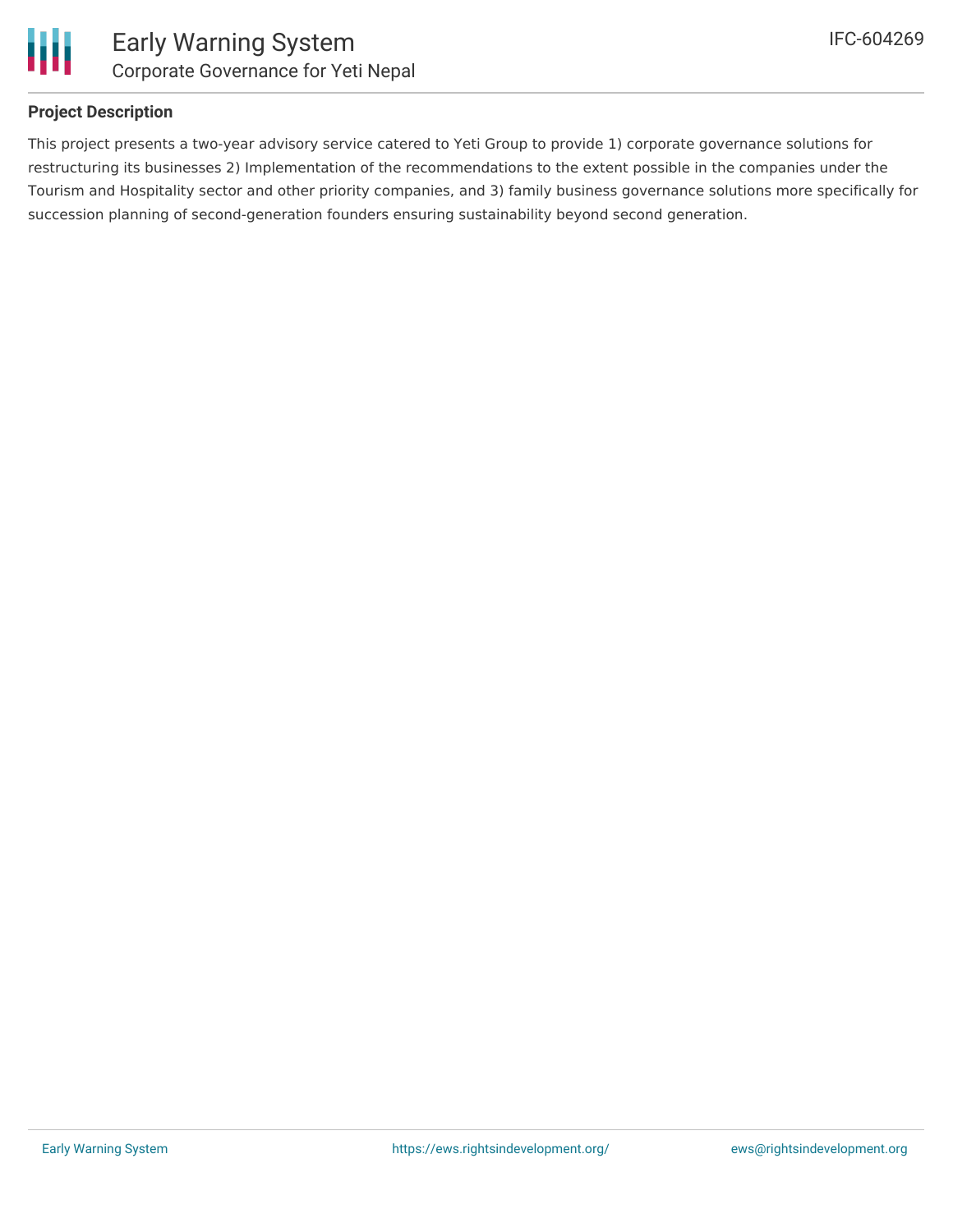

#### **Investment Description**

• International Finance Corporation (IFC)